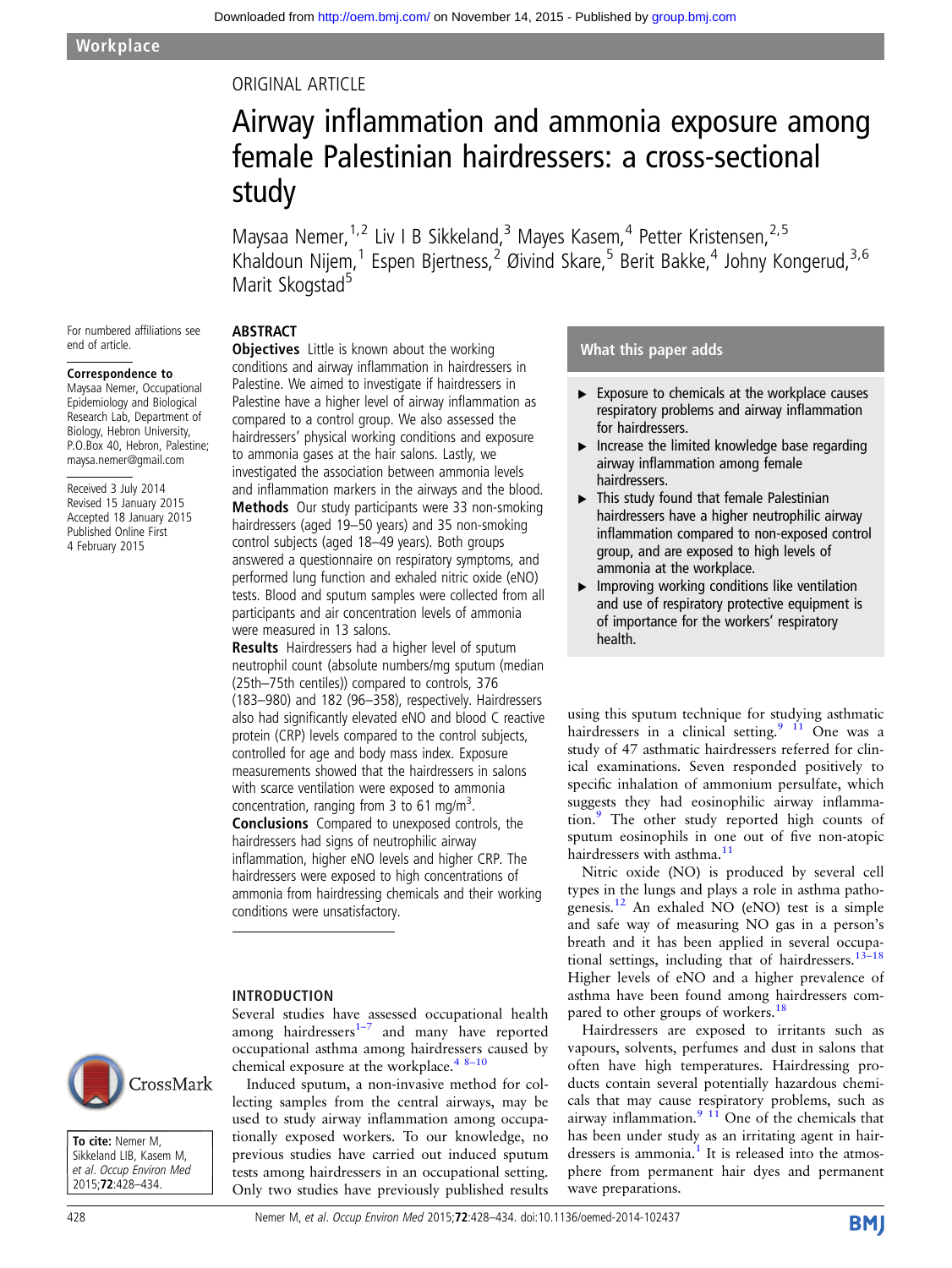In a previous cross-sectional study, we found that female hairdressers in Palestine had higher levels of respiratory symptoms and lower lung function, as measured by forced respiratory volume in 1 s (FEV<sub>1</sub>) compared to a control group.<sup>[19](#page-6-0)</sup> The present study is based on a subsample of the same group of hairdressers and unexposed control group of female university students and staff. We sought to investigate differences in inflammatory cells in the sputum between the groups. Second, we wanted to test if there were any differences in eNO levels, C reactive protein (CRP) and white cell count (WCC) between hairdressers and the control group. Additionally, we aimed to explore workplace exposure to ammonia in the hairdressing salons and any association between air concentration levels of ammonia and measured outcomes.

## METHODS

# Study design and subjects

A cross-sectional study was carried out between October 2012 and March 2013. The participants included 33 non-smoking female hairdressers aged 19–50 years (mean 38 years), who had been selected out of a cohort of 200 hairdressers who had been studied previously.<sup>[19](#page-6-0)</sup> Every sixth participant from a list, sorted according to salon names, was invited. Replacement hairdressers were randomly selected from the cohort for every invitee who failed to show up or declined to participate (n=7). Furthermore, some hairdressers were included in a non-random fashion because they showed up with an invited coworker  $(n=4)$ . The control group was recruited through advertisements, including  $35$  non-smoking female students (n=27) and staff (n=8) at Hebron University aged 18–49 years (mean 24 years).

On the day of the examination at the laboratory at Hebron University, all participants answered a modified version of a standardised respiratory questionnaire from American Thoracic Society, $20$  including questions about respiratory symptoms, such as chest tightness, shortness of breath, wheezing, coughing and phlegm production during the past 12 months and doctors' diagnosed asthma. Additionally, a lung function test (LFT) was performed according to American Thoracic Society/European Respiratory Standards guidelines, $21$  using a PC spirometer (ML2525, Micro Medical Limited, UK). All participants had  $FEV<sub>1</sub>$  values above 75% of the predicted values. Participants were advised not to consume food or beverages 1 h before the measurements. Participants were not tested within 3 weeks of a respiratory infection. All participants (hairdressers and the controls) were living in Hebron City.

General characteristics, reported respiratory symptoms and lung function measurements of the hairdressers and controls are given in table 1.

# Induced sputum

Sputum was collected successfully and processed at the lab in Hebron University for 30 hairdressers and 33 controls, out of the 33 hairdressers and 35 controls who participated in the study, according to the procedure described previously by our group.<sup>[22](#page-6-0)</sup> After the participants had taken a baseline spirometry, aerosols of hypertonic saline solutions at concentrations of 3%, 4% and 5% were inhaled, each for 7 min, from the eFlowRapid nebuliser (PARI GmbH, Germany). At the end of each inhalation period the participant's sputum sample was collected.<sup>23</sup> Participants were treated with a bronchodilator before inhalation of hypertonic saline.

The induced sputum was conserved at 4°C and processed within 2 h. Sputum plugs were selected, weighed, treated with phosphate-buffered saline containing 0.1% (w/V) dithiothreitol,

Table 1 General characteristics, respiratory symptoms and lung function of hairdressers and controls in Hebron city, 2013

|                                                              | <b>Hairdressers</b><br>$(n=33)$ | <b>Controls</b><br>$(n=35)$ |
|--------------------------------------------------------------|---------------------------------|-----------------------------|
| Age                                                          | 38 (8.2)                        | $24(7.1)^*$                 |
| Years of education                                           | 11(2.2)                         | $15(1.1)^*$                 |
| Weight (kg)                                                  | 68 (10)                         | 62 $(11)^*$                 |
| Height (cm)                                                  | 159(5)                          | 159(5)                      |
| <b>BMI</b>                                                   | 27(4.3)                         | 25(4.8)                     |
| Years of employment in<br>hairdressing                       | 12(7)                           |                             |
| Wheezing or whistling in the chest,<br>in the past 12 months | 9(27)                           | 6(17)                       |
| Morning chest tightness, in the<br>past 12 months            | 19 (58)                         | $7(20)^*$                   |
| Shortness of breath during the past<br>12 months             | 16 (49)                         | $3(9)^*$                    |
| Cough in the morning                                         | 7(21)                           | 1(3)                        |
| Chest phlegm in the morning                                  | 15 (46)                         | $5(14)^*$                   |
| Asthma (diagnosed by a doctor)                               | 3(9)                            | 0(0)                        |
| $FVC$ (L)                                                    | $2.87(0.30)(92\%)$              | $3.39*$ (0.40) (100%)       |
| FEV <sub>1</sub> (L)                                         | $2.42$ (0.52) (88%)             | $2.91$ (0.34) (97%*)        |
| FEV <sub>1</sub> /FVC                                        | 0.84(0.15)                      | 0.86(0.10)                  |

Data are presented as means (SD) for age, education, BMI and years of employment. Symptoms and asthma are presented as number (%).

Lung function measurements are presented as mean (SD; % of predicted value compared to the European standards).

\*Significant difference (p<0.05) between hairdressers and controls, symptoms differences are adjusted for age while lung function differences are adjusted for age, BMI and height.

BMI, body mass index; FEV<sub>1</sub>, forced expiratory volume in 1 s; FVC, forced vital capacity.

diluted and filtered.<sup>22-24</sup> Using optical microscopy, total number of cells was counted and cell viability was assessed using Trypan blue (0.4%; Sigma, St. Louis, USA). Cytospin slides were stained using Diff Quik (Medion Diagnostics, Düdingen, Germany). Differential cell counts were conducted by two technicians each counting 300 cells, not including squamous cells. Of 63 collected sputum samples, 7 were excluded. Four of the samples contained more than 50% squamous cells, and 3 samples had less than 50% viable cells.

# Exhaled NO

eNO was measured using the NIOX MINO (Aerocrine AB, Sweden) device, set to a flow rate of 50 mL/s, expressed in parts per billion (ppb). All measurements were performed according to the manufacturer's protocol and according to the American Thoracic Society recommendations, $12$  with the exception that only one measurement was taken from each participant each time eNO was measured. All measurements were conducted in the research laboratory at Hebron University. The ambient level of NO in the lab was less than 5 ppb.

## Blood parameters

We drew blood samples in the laboratory at Hebron University. The samples were then incubated at room temperature and sent to a local medical laboratory the same day. We obtained two blood parameters as a measure of systemic inflammation: a complete blood count (CBC) test, which included a WCC, and a differential cell count using Sysmex XE-210 haematology system (Sysmex). To determine the concentration level of CRP in the blood an immunoturbidimetric assay (CRP Latex, latex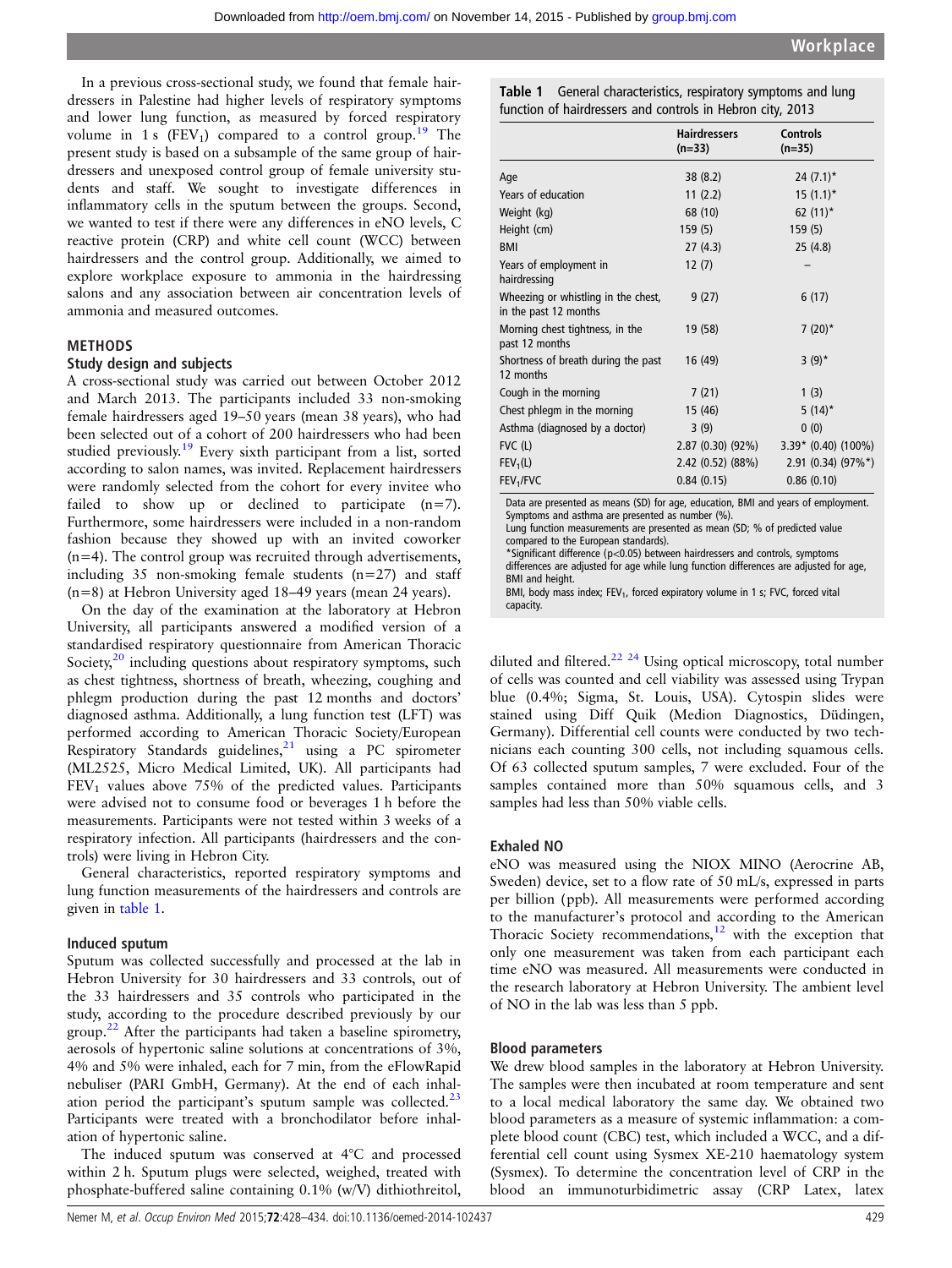turbidimetry, vital diagnostics, Italy) was used. The interassay variation (coefficient of variation) was 7.8%.

# Working conditions and exposure

All salons (n=13) where the hairdressers worked were visited on randomly selected days. In order to systematically collect information on working conditions and potential predictors of exposure to ammonia, we assessed the following properties in the salon: salon size, number of workers; number of customers; presence and type of ventilation; and use of personal respiratory protective equipment in the salon.

We measured the concentration levels of atmospheric ammonia in the salons using an electrochemical sensor instrument (pac7000 DrägerAktiengesellschaft, Lübeck, Germany), which was affixed to one hairdresser in each of the salons. The sampling duration ranged from 45 to 305 min. The variation in the sampling duration among salons is due to the variation in the number of customers the hairdressers were dyeing or cutting during attaching of the device as the number of customers varied between salons at the time of sampling. We set the instrument to average readings of concentration levels over a 30 s period (time weighted average). The instrument allowed for both a direct reading of concentration levels and logging of the data. The instrument's limit of detection of ammonia was  $1.4 \text{ mg/m}^3$ . We calibrated the instrument's response factor by using certified calibration gas obtained from Yara Praxair ASA, Oslo, Norway.

# Statistical methods

Analyses were performed using both SPSS V.21.0 for Windows (SPSS Inc, Chicago, USA) and Stata SE V.13.0 (StataCorp, Texas, USA). Standard descriptive statistics (arithmetic means (AMs) and SDs) were computed for exposure data and outcome variables. The sputum differential cell data, blood parameters and exhaled NO data were highly skewed and were, therefore, expressed as medians and 25th–75th centiles. Air concentrations of ammonia for each measurement session at each salon were presented as median, minimum (min) and maximum (max) concentrations. The overall concentrations were aggregated using AM, geometric mean and geometric SD (GSD). Peak exposure was evaluated by counting the number of times ammonia levels exceeded 15 ppm  $(10.5 \text{ mg/m}^3)$  since this value is the threshold limit value (TLV) of ammonia exposure at a workplace<sup>25</sup> and by summing the total time spent above this exposure level.

In order to compare levels of inflammatory cells in the sputum, eNO levels and blood parameters between hairdressers and the control group, we used median regression (in Stata). Crude and adjusted results were presented with point estimates (differences) and 95% CIs.

The association between exposure to ammonia and the different outcomes was also analysed. To assess associations with lung function we used linear regression; for sputum data, eNO data and blood parameters we used median regression. Similarly, the associations between years of employment in hairdressing and the different outcomes were analysed using linear or median regression.

We adjusted for potential confounders considered to affect the association between exposure and study outcomes. Sputum data differences were adjusted for age, blood parameters were adjusted for age and body mass index (BMI), eNO data were adjusted for age and height and LFT data were adjusted for age, BMI and height.

# **Ethics**

Since there is no ethical committee in Palestine, the study protocol was approved by the Regional Committee for Research

Ethics, Oslo, Norway (reference: 2012/344/REK). Written informed consent was obtained from all participants and they were informed about the opportunity to withdraw from the study at any time.

# RESULTS

The hairdressers and controls were significantly different in age, years of education and weight. The hairdressers reported more chest tightness, shortness of breath and phlegm compared to the controls. Adjusted for age and height, the hairdressers had significantly lower forced vital capacity (FVC) than the controls. They also had significantly lower percent of predicted value of  $FEV<sub>1</sub>$  than the controls.

# Differential cell count in induced sputum

[Table 2](#page-3-0) shows the differential cell counts in induced sputum samples among hairdressers and controls. A significantly higher median neutrophil count (neutrophils/mg sputum) in the sputum was observed in the hairdressers compared to the controls: counts were 376 (183–980; 25th–75th centiles) and 182 (96–358), respectively. The sputum eosinophils and lymphocytes counts were very low in both groups, with less than 2% in all samples.

# Exhaled NO

All the hairdressers  $(n=33)$  and the controls  $(n=35)$  performed the eNO test. eNO levels were significantly elevated among the hairdressers compared to the control group, with values of 18 ppb (12–22; median (25th–75th centiles)) and 12 ppb (9– 17), respectively. The difference in the medians of the two groups, after controlling for age and height, was 5.9 with 95% CI 0.6 to 11.1, ( $p=0.02$ ). Similar results were found when asthmatics were excluded.

## Blood parameters

Blood parameters showed that both hairdressers and controls have a similar number of WCC and percentage of blood neutrophils. The percentage of eosinophils and basophils in the blood were too low to be detected. The median level of CRP was higher among hairdressers compared to the controls  $(p<0.001)$ , at 8 mg/L (6–10 (25th–75th centiles)) and 3 mg/L (1–5), respectively. The difference in median levels was also significant even after adjusting for age and BMI, as shown in [table 3](#page-3-0).

## Working conditions and exposure

The results from the exposure assessment from all 13 salons are presented in [table 4](#page-4-0). The salons differ with respect to size as well as to the number of hairdressers at work and number of customers. With respect to ventilation, none of the salons had mechanical ventilation where the air is exchanged or filtered. Six salons had no windows, three of which had air conditioning; two salons had one or two holes in the wall (approximately 20 cm in diameter each) allowing for fresh air ventilation; and the remaining five salons had one window. Respiratory protective masks with only particle filter were available in two salons, but were reported to rarely be in use.

One direct reading of atmospheric ammonia concentrations was obtained from each salon (n=13). All measurements had a timeweighted average concentration level above the limit of detection of 1.4 mg/m<sup>3</sup>. The concentration levels in the salons varied from 3 to  $61 \text{ mg/m}^3$ , with a GM of 7.3 and GSD of 3. In two of the salons (2 and 4), the mean concentration levels of ammonia were very high (38 and 61 mg/m<sup>3</sup>, respectively; [table 4](#page-4-0)).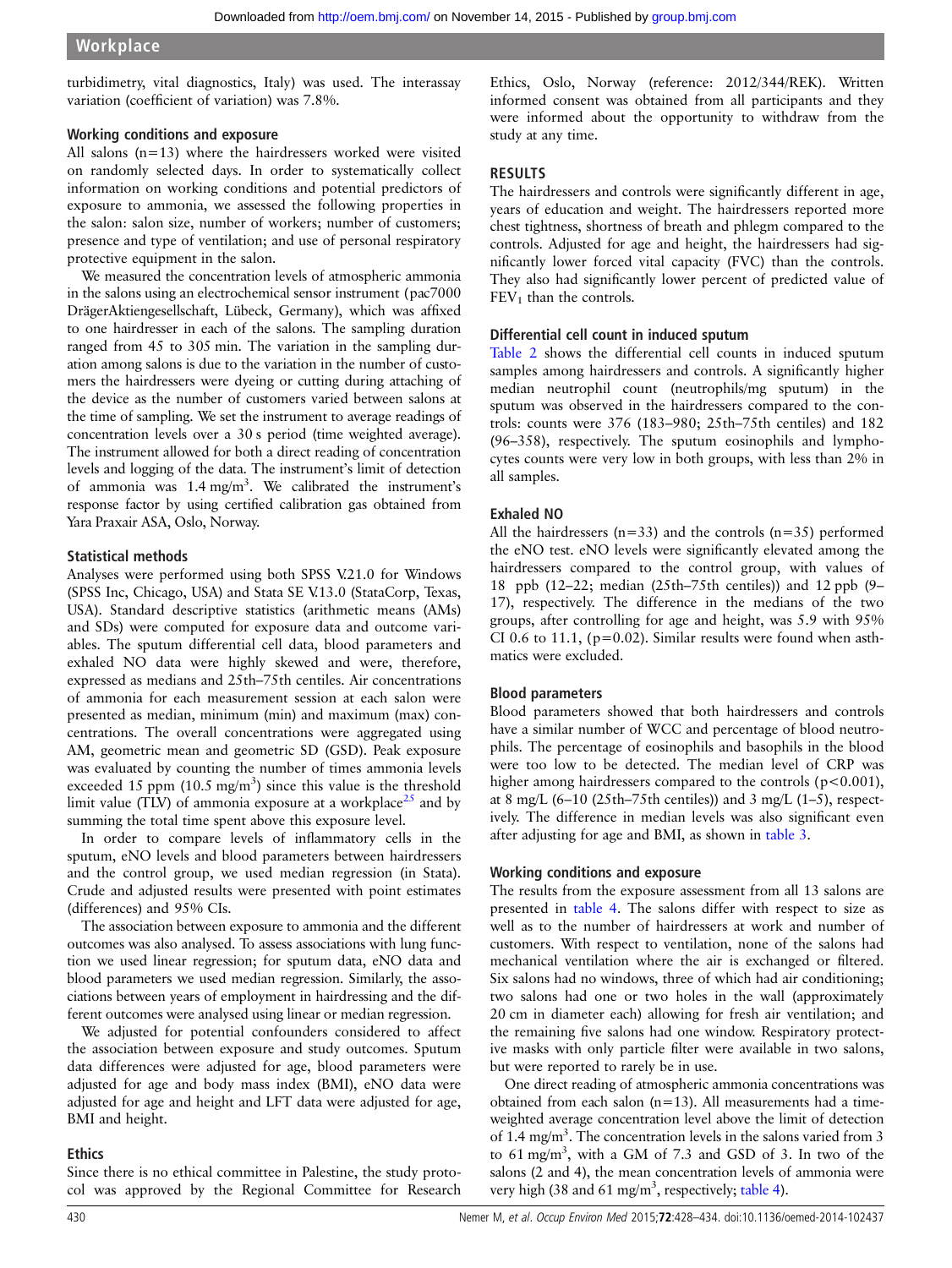<span id="page-3-0"></span>

|  | Table 2 Differential cell count in induced sputum from hairdressers and controls in Hebron city, 2013 |  |  |
|--|-------------------------------------------------------------------------------------------------------|--|--|
|  |                                                                                                       |  |  |

|                            |                        |                         | Crude       |        |              | <b>Adjustedt</b> |        |              |
|----------------------------|------------------------|-------------------------|-------------|--------|--------------|------------------|--------|--------------|
|                            |                        |                         |             | 95% CI |              |                  | 95% CI |              |
|                            | Hairdressers (n=27)    | Controls (n=29)         | Difference‡ | Lower  | <b>Upper</b> | Difference‡      | Lower  | <b>Upper</b> |
| Total cells/mg sputum      | 852 (478 to 1714)      | 615 (380 to 1045)*      | $+237$      | $+160$ | $+733$       | $+268$           | $+85$  | $+972$       |
| Neutrophil granulocytes    |                        |                         |             |        |              |                  |        |              |
| Per cent                   | 55 (27 to 75)          | 41 (20 to 67)           | $+14$       | $-11$  | $+39$        | $+11$            | $-26$  | $+48$        |
| Absolute numbers/mg sputum | 376 (183 to 980)       | 182 (96 to 358)*        | $+194$      | $+80$  | $+469$       | $+93$            | $+37$  | $+515$       |
| Airway macrophage          |                        |                         |             |        |              |                  |        |              |
| Per cent                   | 51 (33 to 72)          | 58 (33 to 78)           | $-7$        | $-29$  | $+16$        | $-5$             | $-39$  | $+28$        |
| Absolute numbers/mg sputum | 344 (186 to 701)       | 250 (176 to 517)        | $+94$       | $-130$ | $+318$       | $+92$            | $-233$ | $+418$       |
| Lymphocytes                |                        |                         |             |        |              |                  |        |              |
| Per cent                   | $2(0.8 \text{ to } 4)$ | $1(0.8 \text{ to } 2)$  | $+1$        | $-0.3$ | $+2$         | $+0.9$           | $-0.4$ | $+3$         |
| Absolute numbers/mg sputum | 16 (6 to 39)           | 8 (3 to 15)             | $+8$        | $-4$   | $+20$        | $+1$             | $-15$  | $+18$        |
| Eosinophils                |                        |                         |             |        |              |                  |        |              |
| Per cent                   | $1(0.4 \text{ to } 3)$ | 1 $(0.2 \text{ to } 1)$ | $+0.2$      | $-0.8$ | $+1$         | $+0.1$           | $-1.3$ | $+1.5$       |
| Absolute numbers/mg sputum | 13 (3 to 32)           | 4 $(2 \text{ to } 13)$  | $+9$        | $-2$   | $+19$        | $+8$             | $-7$   | $+24$        |

 $*_{p<0.05}$ .

†Adjusted for age.

‡Differences: median differences between hairdressers and controls.

Peak exposure to ammonia was evaluated by obtaining the number and duration of peaks above  $10.5 \text{ mg/m}^3$  for each measurement session in a salon. The percentage of total sampling time when ammonia levels exceeded 10.5 mg/m<sup>3</sup> was very high in three salons (2, 4 and 6), with percentages at 92%, 99.6% and 75%, respectively (results not shown).

Within the exposure data, we found correlation between the size of the salon and  $NH<sub>3</sub>$  level (p=0.02), between number of workers in the salon and  $NH<sub>3</sub>$  level (p=0.008), and between number of customers on the day of measurement and NH<sub>3</sub>  $(p=0.02)$ .

#### Associations between exposures and outcomes

The association between measured atmospheric ammonia in the 13 different hairdressing salons and the different outcomes among the hairdressers is shown in [table 5.](#page-4-0) No significant association was found between levels of ammonia, including peak exposure, and lung function measurements, sputum neutrophils count or eNO levels.

We also tested the association between the outcomes and length of employment. Compared to hairdressers who had been employed for a shorter period, hairdressers who had been employed for a long period had lower FVC, -0.014 (L), 95%

CI (-0.026 to -0.001), p=0.04, and  $FEV_{1,}$  -0.031 (L), 95% CI (−0.052 to −0.010), p=0.005, after adjusting for age and height. Additionally, WCC was higher;  $+0.105$  ( $\times 10^3/\mu L$ ), 95% CI (+0.002 to +0.208), p=0.04, among hairdressers who had worked in hairdressing for a longer period after controlling for age and BMI.

Hairdressers who reported asthma-like symptoms were working in different salons of different sizes and ventilation possibilities. No association was found between exposure variables including measured ammonia, size of the salon, ventilation of the salon or number of working years and reported asthma-like symptoms or airway inflammation variables.

#### **DISCUSSION**

In this study we found that female hairdressers in Hebron had significantly higher number of neutrophils in the sputum, elevated levels of eNO and CRP, compared to the control group. These hairdressers were working in relatively small sized salons with no or poor ventilation, lacked respiratory protective equipment and were exposed to high levels of ammonia above TLV.

Working in hairdressing has been found to cause airway inflammation and asthma. $4\frac{9}{9}$  10  $26$  Elevated levels of sputum neutrophils have been found in several occupational groups. $27-29$  $27-29$ 

|  |  | Table 3 Blood parameters among hairdressers and controls in Hebron city, 2013 |  |  |
|--|--|-------------------------------------------------------------------------------|--|--|
|--|--|-------------------------------------------------------------------------------|--|--|

|                     |                      |                   | Crude              |        |              | Adiusted*          |        |              |
|---------------------|----------------------|-------------------|--------------------|--------|--------------|--------------------|--------|--------------|
|                     |                      |                   |                    | 95% CI |              |                    | 95% CI |              |
|                     | Hairdressers (n=28)  | Controls $(n=32)$ | <b>Differencet</b> | Lower  | <b>Upper</b> | <b>Differencet</b> | Lower  | <b>Upper</b> |
| $CRP$ (mg/L)        | 8 (6 to 10)          | 3(1 to 5)         | $+5.0$             | $+2.7$ | $+6.3$       | $+5.0$             | $+2.5$ | $+7.5$       |
| WCC $(x10^3/\mu L)$ | $6(5 \text{ to } 7)$ | 7(6 to 8)         | $-1.0$             | $-1.2$ | $+0.2$       | $-0.6$             | $-1.9$ | $+0.6$       |
| Neutrophils %       | 64 (60 to 67)        | 60 (52 to 67)     | $+4.0$             | $-1.8$ | $+9.8$       | $+6.3$             | $-0.5$ | $+13.3$      |
| Lymphocytes %       | 36 (34 to 41)        | 33 (30 to 36)     | $+4.0$             | $+0.8$ | $+7.1$       | $+2.6$             | $-1.3$ | $+6.6$       |
| Monocytes %         | 7(6 to 9)            | 5(3 to 7)         | $+2.0$             | $+0.4$ | $+3.5$       | $+2.8$             | $+0.5$ | $+5.1$       |

Data are presented as median (25th–75th centiles).

\*Adjusted for age and BMI.

†Differences: median differences between hairdressers and controls.

BMI, body mass index; CRP, C reactive protein; WCC, white cell count.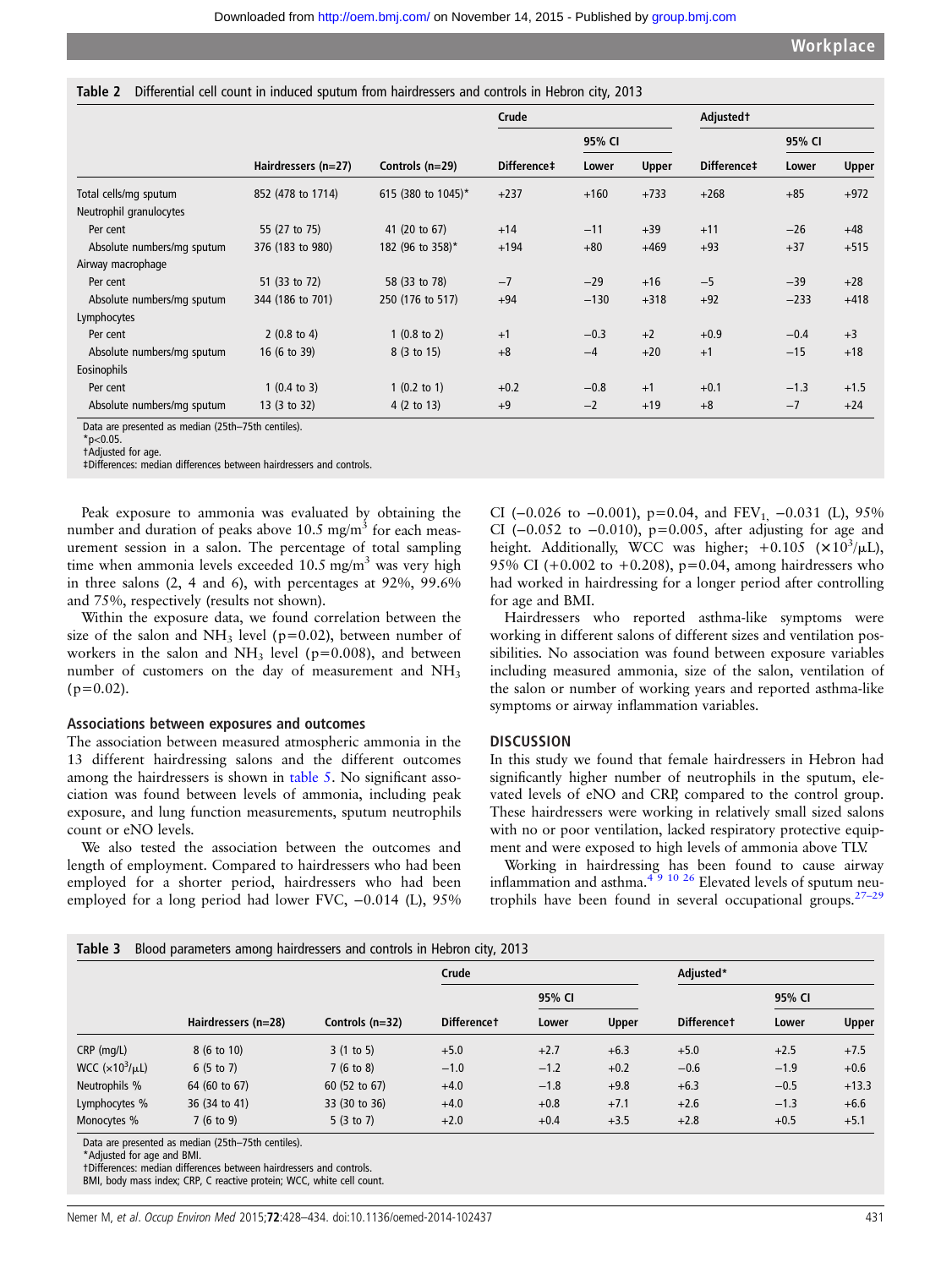<span id="page-4-0"></span>**Workplace** 

| Salon<br>ID    | Floor<br>area<br>(m <sup>2</sup> ) | Air<br>volume<br>(m <sup>3</sup> ) | Number of<br>workers | Number of<br>customers on the<br>measurement day | Duration of NH <sub>3</sub><br>measurement in the<br>salon (minutes) | <b>Median</b><br>NH <sub>3</sub><br>(mg/m <sup>3</sup> ) | Min-Max<br>NH <sub>3</sub><br>(mg/m <sup>3</sup> ) | Tasks at peak<br>value | Number of<br>hairdressers<br>tested |
|----------------|------------------------------------|------------------------------------|----------------------|--------------------------------------------------|----------------------------------------------------------------------|----------------------------------------------------------|----------------------------------------------------|------------------------|-------------------------------------|
|                | 48                                 | 86.4                               | $\overline{4}$       | 18                                               | 45                                                                   | 9                                                        | $0 - 51.6$                                         | Colouring              | 3                                   |
| 2              | 12                                 | 21.6                               | 8                    | 21                                               | 195                                                                  | 38                                                       | $0 - 48.1$                                         | Colouring              | 4                                   |
| 3              | 9                                  | 22.5                               | 3                    | 6                                                | 160                                                                  | 4                                                        | $0 - 18.8$                                         | Colouring              | 3                                   |
| $\overline{4}$ | 8                                  | 14.4                               | 10                   | 20                                               | 265                                                                  | 61                                                       | $6.3 - 202.1$                                      | Colouring, bleaching   | 3                                   |
| 5              | 3                                  | 6.0                                | 4                    | 15                                               | 228                                                                  | 8                                                        | $3.5 - 29.3$                                       | Colouring, cutting     | 3                                   |
| 6              | 40                                 | 76.0                               | 6                    | 11                                               | 70                                                                   | 8                                                        | $5.6 - 13.9$                                       | Colouring              |                                     |
| 7              | 10                                 | 20.0                               | 3                    | 5                                                | 205                                                                  | 4                                                        | $0 - 10.5$                                         | Spraying               |                                     |
| 8              | 6                                  | 10.8                               | 5                    | 5                                                | 212                                                                  | 4                                                        | $0 - 6.3$                                          | Cutting, spraying      | 3                                   |
| 9              | 25                                 | 47.5                               | 6                    | 26                                               | 305                                                                  | 4                                                        | $0 - 11.2$                                         | Colouring              |                                     |
| 10             | 30                                 | 75.0                               | 4                    | 5                                                | 180                                                                  | 5                                                        | $3.5 - 9.1$                                        | Colouring, spraying    | $\overline{2}$                      |
| 11             | 6                                  | 11.4                               | 4                    | 5                                                | 285                                                                  |                                                          | $0 - 14.6$                                         | Spraying, cutting      | $\overline{2}$                      |
| 12             | 4                                  | 8.0                                | 3                    | 14                                               | 285                                                                  | 5                                                        | $0 - 8.4$                                          | Spraying, cutting      | $\overline{2}$                      |
| 13             | 16                                 | 32.0                               |                      | 11                                               | 45                                                                   | 3                                                        | $0 - 12.5$                                         | Cutting                | 2                                   |

Table 4 Exposure assessment in 13 female hairdressing salons in Hebron city, 2013

Overall (n=13):  $NH_3$  (mg/m<sup>3</sup>).

Geometric SD=3.

The only previous report on different levels of neutrophils in sputum among hairdressers was conducted on a group of hair-dressers with persulfate-induced asthma.<sup>[9](#page-6-0)</sup> This group had sputum neutrophil levels in normal range. However, the hairdressers who did not respond to ammonium persulfate had elevated numbers and elevated percentage of neutrophils compared to the hairdressers with a positive response. An increased risk of asthma has been found among these hairdressers.<sup>[4 8 9 26](#page-6-0)</sup> In the present study, the percentage of eosinophils in sputum is less than 2% for all participants. This does not support an increased risk for atopic asthma because having more than 2.5% eosinophils is the cut-off point for sputum eosinophila which could be present in both atopic and non-atopic asthma.<sup>[30](#page-6-0)</sup> Furthermore, hairdressers in our study population who reported having doctor's diagnosed asthma (n=3) did not have higher levels of eosinophils in sputum. The presence of high sputum neutrophil count among hairdressers could be occurring in response to these workers' exposure to different types of irritants in the work atmosphere. The presence of high sputum neutrophil count neither excludes nor confirms an asthma diagnosis among the hairdressers.

Sputum neutrophilia is known to be influenced by age. $31$  Since the hairdressers and control group are of different age, we have adjusted the comparison of the sputum data for age.

The mean level of eNO was significantly elevated among the hairdressers compared to the controls (17.1 ppb vs 10.9 ppb). Similarly, a study from Greece found a significantly higher level of eNO among hairdressers compared to office workers.<sup>[17](#page-6-0)</sup> These results, however, have not been confirmed in other studies of hairdressers.<sup>[13 16 18](#page-6-0)</sup> eNO levels are elevated among asthmatic participants with atopy and with higher levels of sputum eosinophils. We found that the eNO levels were within the normal range among the controls (2–25 ppb) as well as among the hairdressers (6–35 ppb), with the exception of one hairdresser who had an eNO value of 74 ppb. This participant had a more obstructive lung function ( $FEV_1 = 73\%$  of predicted) than the other hairdressers and a high percentage of neutrophils in sputum (80%), but surprisingly a normal percentage of eosinophils (<2%). eNO values in the normal range are in accordance with the differential cell count results from the sputum, since the participants did not have eosinophilic inflammation.

|                                           | Measured $NH3(mq/m3)$ |           |              |               |           |              |  |  |  |
|-------------------------------------------|-----------------------|-----------|--------------|---------------|-----------|--------------|--|--|--|
|                                           | Crude                 |           |              | Adjusted*     |           |              |  |  |  |
|                                           |                       | 95% CI    |              |               | 95% CI    |              |  |  |  |
| <b>Outcomes</b>                           | Coefficient t         | Lower     | <b>Upper</b> | Coefficient t | Lower     | <b>Upper</b> |  |  |  |
| FVC $(L; n=33)$                           | $-0.003$              | $-0.007$  | $+0.001$     | $-0.003$      | $-0.007$  | $+0.001$     |  |  |  |
| $FEV1(L; n=33)$                           | $-0.003$              | $-0.010$  | $+0.003$     | $-0.002$      | $-0.008$  | $+0.003$     |  |  |  |
| Total number of cells/mg sputum $(n=27)$  | $-3.593$              | $-20.664$ | $+13.478$    | $-3.998$      | $-21.663$ | $+13.665$    |  |  |  |
| Number of neutrophils/mg sputum(n=27)     | $+2.259$              | $-9.444$  | $+13.962$    | $-8.710$      | $-12.663$ | $+13.665$    |  |  |  |
| Number of eosinophils/mg sputum( $n=27$ ) | $-0.031$              | $-0.448$  | $+0.385$     | $-0.032$      | $-0.567$  | $+0.502$     |  |  |  |
| $eNO$ (ppb; $n=33$ )                      | $-0.067$              | $-0.224$  | $+0.090$     | $-0.041$      | $-0.192$  | $+0.109$     |  |  |  |
| $WCC$ ( $\times$ 103/ $\mu$ L; n=28)      | $+0.009$              | $-0.028$  | $+0.046$     | $+0.011$      | $-0.022$  | $+0.043$     |  |  |  |
| $CRP$ (mg/L; $n=28$ )                     | $-0.047$              | $-0.098$  | $+0.003$     | $-0.060$      | $-0.105$  | $+0.015$     |  |  |  |

\*Adjusted for age and BMI in WCC and CRP, for age in inflammatory cells in sputum, for age and height in eNO and for age, BMI and height in FVC, FEV1.

†Coefficient is the estimated mean/median effect in association with 1 mg/m<sup>3</sup> increased ammonia level.

CRP, C reactive Protein; eNO, exhaled nitric oxide; FEV<sub>1</sub>, forced expiratory volume in 1 s; FVC, forced vital capacity; WCC, white cell count.

Table 5 Association between measured ammonia and outcomes among 33 hairdressers in Hebron city

Arithmetic mean=12.3. Geometric mean=7.3.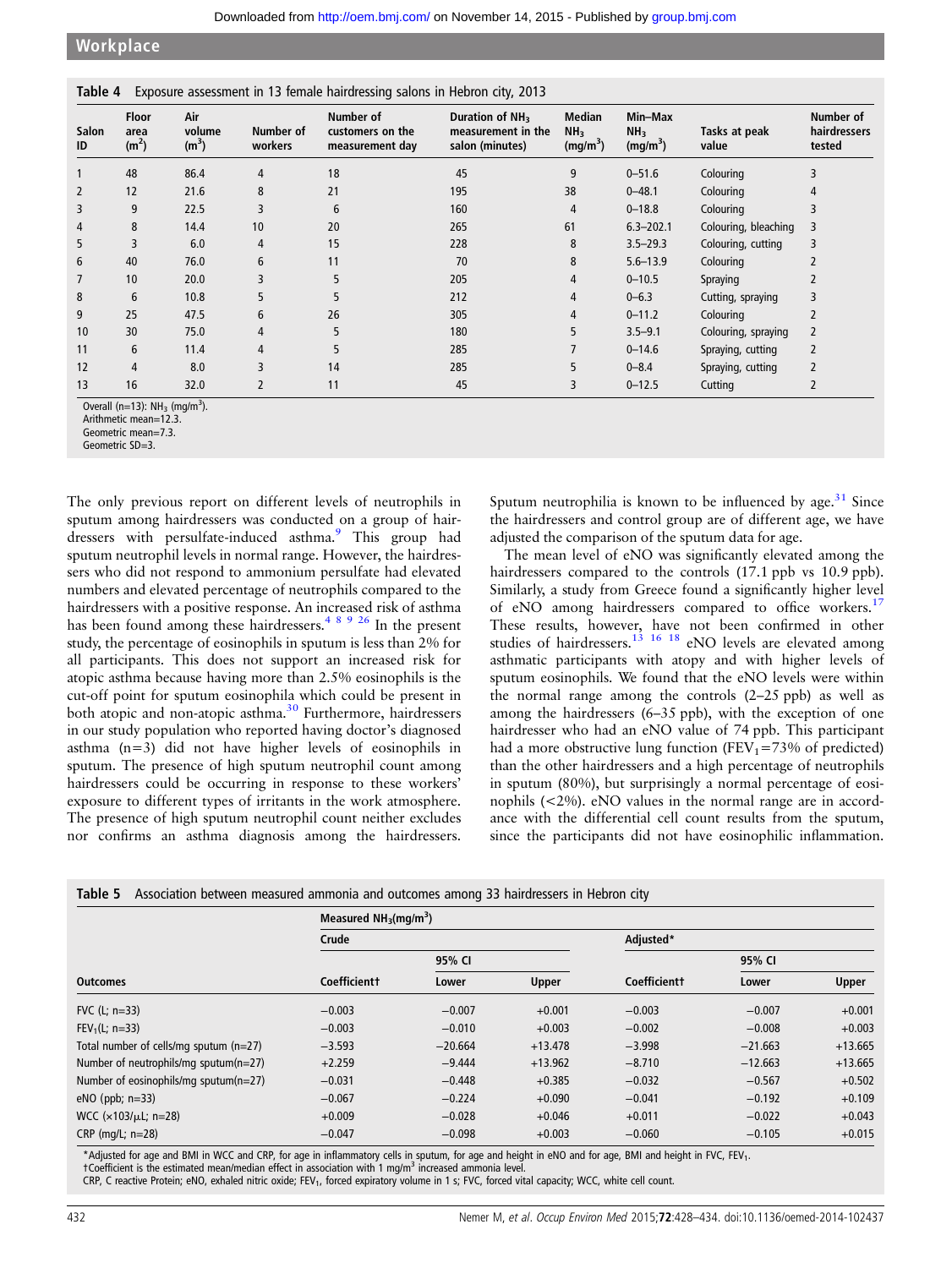As eNO levels have been shown to be highly affected by age and height,<sup>32</sup> we adjusted our models for these variables.

The higher levels of eNO among hairdressers compared to controls could be due to unmeasured factors other than age and height which were controlled for in our study. It may be possible that hairdressers had a slight increase in sputum eosinophils, but since the values of sputum eosinophils were low a difference would be difficult to detect. On the other hand, the increased eNO level among hairdressers could be due to the fact that the hairdressers have more tendency to develop asthma because of their occupational exposure, which is still not very high but higher than the controls.

With respect to the blood parameters, we found an increase in WCC count among hairdressers who had worked in hairdressing for a longer period. This could be due to chronic inflammation caused by exposure. The CRP level was significantly higher among hairdressers compared to controls. Moreover, hairdressers' CRP levels were above the normal level of 5 mg/L. CRP is a substance produced by the liver that increases in the presence of inflammation in the body. An elevated CRP level is considered an indicator for the presence and intensity of inflammation, for example, viral and bacterial infections, but also physical trauma, excess weight, exposure to environmental toxins and air pollutants at work may increase the CRP level. $33 \frac{34}{3}$  Previous research has found that occupational exposure to chemicals in hair salons can lead to an increase in serum CRP<sup>[34](#page-6-0)</sup> Serum CRP is highly associated with BMI<sup>35</sup> and as our group of hairdressers had a higher BMI than the controls this could explain the elevated levels of CRP found among hairdressers. However, this difference remained significant after adjusting for BMI.

We found hazardously high levels of atmospheric ammonia in some of the salons, reaching  $61 \text{ mg/m}^3$  which exceeds safety guidelines from the developed world of short-term exposure levels (15 min) in the range from 10.5 to 24.4 mg/m3[25 36](#page-6-0) and the LOAEL (lowest observed adverse effect level) for irritation of 18 mg/m<sup>3</sup>. Ammonia levels in the hairdressing salons could give an indication of the levels of the chemical exposure in the salons since ammonia is emitted from several hair treatment products, including permanent hair dye, permanent wave and permanent fix.[1](#page-6-0) Previous studies have shown that the levels of persulfates and ethanol correlate with the levels of ammonia.<sup>[356](#page-6-0)</sup> Workplace exposure to ammonia could cause severe irritation of the nose and throat if inhaled, and inhalation of high concentrations of ammonia cause acute respiratory injury and chronic lung disease.<sup>3</sup>

The mean levels of ammonia in the salons in the present study ranged from 3 to 61 mg/m<sup>3</sup>, which differs markedly from what was found in a similar study in Norway—where concentrations of ammonia in the salon ranged from 0.1 to 1.2 mg/m<sup>3</sup>, with the highest levels of ammonia measured during bleaching.<sup>[1](#page-6-0)</sup> The highest recorded levels of ammonia also occurred during bleaching in the present study (salon 4). Our results do not correspond with results from other European countries, where ammonia levels in the salons ranged from 0.9 to 3.5 mg/m<sup>3</sup>.<sup>35</sup>

We have found that the hairdressers have neutrophilic airway inflammation and the amount of ammonia in most salons is higher than the moderate irritating levels. However, we found no correlation between inflammation and ammonia exposure. This could be due to few exposure measurements, misclassification of exposure or two independent factors. So it would have been of interest to measure other occupational factors known to cause inflammation, such as persulfates.

The device we used for exposure measurements had a limited specificity for measuring ammonia as compared to other gases.

Thus the elevated levels of ammonia that we found in our sample could be due to other gases in the work atmosphere which could have interfered and led to an increase in the measured levels. These gases could mainly be other chemicals emitted from products like permanent dyes and bleaches. Some of them can also cause irritation or other respiratory problems, such as persulfates and paraphenylenediamine. However, the measurements are likely to reflect the true exposure to harmful gases, including ammonia, generated at the salons since the salons in the present study had limited or no proper ventilation. Similarly, previous exposure studies have found high levels of ammonia and ethanol in the absence of mechanical ventilation.<sup>[38](#page-6-0)</sup> The salons in our sample are small in size. This could also explain the high levels of ammonia and the detected correlations between the size of the salon and the mean level of ammonia.

In the present cross-sectional study, we planned to select participants at random; however, as some hairdressers failed to show up, we selected additional participants at random from our original list. Some hairdressers who showed up with coworkers who had been preselected also participated in the study. The control group was self-selected based on students' and staff's interest in participation. These differences in recruitment of the study samples might have caused a selection bias. On the other hand, hairdressers with a high workload might have been too busy to participate in the study. This might have affected our assumption of having selected representative samples. The selection bias could have both directions, as the sick might be more encouraged to participate resulting in a higher airway inflammation than the true one. It could also be the opposite as the healthier and the lower exposed might be more encouraged to participate resulting in a lower estimate than the true one.

To reduce bias related to data collection, all tests were performed using the same devices and carried out by the same researchers. Standard instructions were followed for the induced sputum and spirometry tests, and blood samples were analysed by individuals blinded to exposure information. Standard instructions were also followed when performing the eNO test, with the exception that only one measurement was taken from each participant. Studies have shown that one measurement is adequate when using the NIOX MINO device due to high reproducibility of this method.<sup>[39 40](#page-6-0)</sup>

The control group we selected was similar to the hairdressers group with respect to smoking habits (all non-smokers), but differed with respect to age, weight, BMI, years of education and probably socioeconomic status. These differences might affect the findings as some measurements were found to be highly affected by age and BMI, namely CRP, sputum neutrophilia, eNO and WCC. Age as a main difference between the two groups is considered as the most important confounder that might affect the comparisons between the two groups; therefore, all our comparisons were adjusted for age. We also adjusted for height and BMI as potential confounders. Confounders that could not be adequately controlled might include unknown respiratory irritants outside the workplace.

If the healthy worker effect affected our study, workers leaving hairdressing due to ill health would have led to an underestimation of true differences between the two groups. In this occupational setting, however, we believe that the healthy worker effect did not highly affect our results. The absence of a social security system in Palestine might force hairdressers into keeping their jobs despite health problems.

We only carried out a single measurement of ammonia at each salon. These samples might not be representative, as potential differences in the number of customers, working tasks and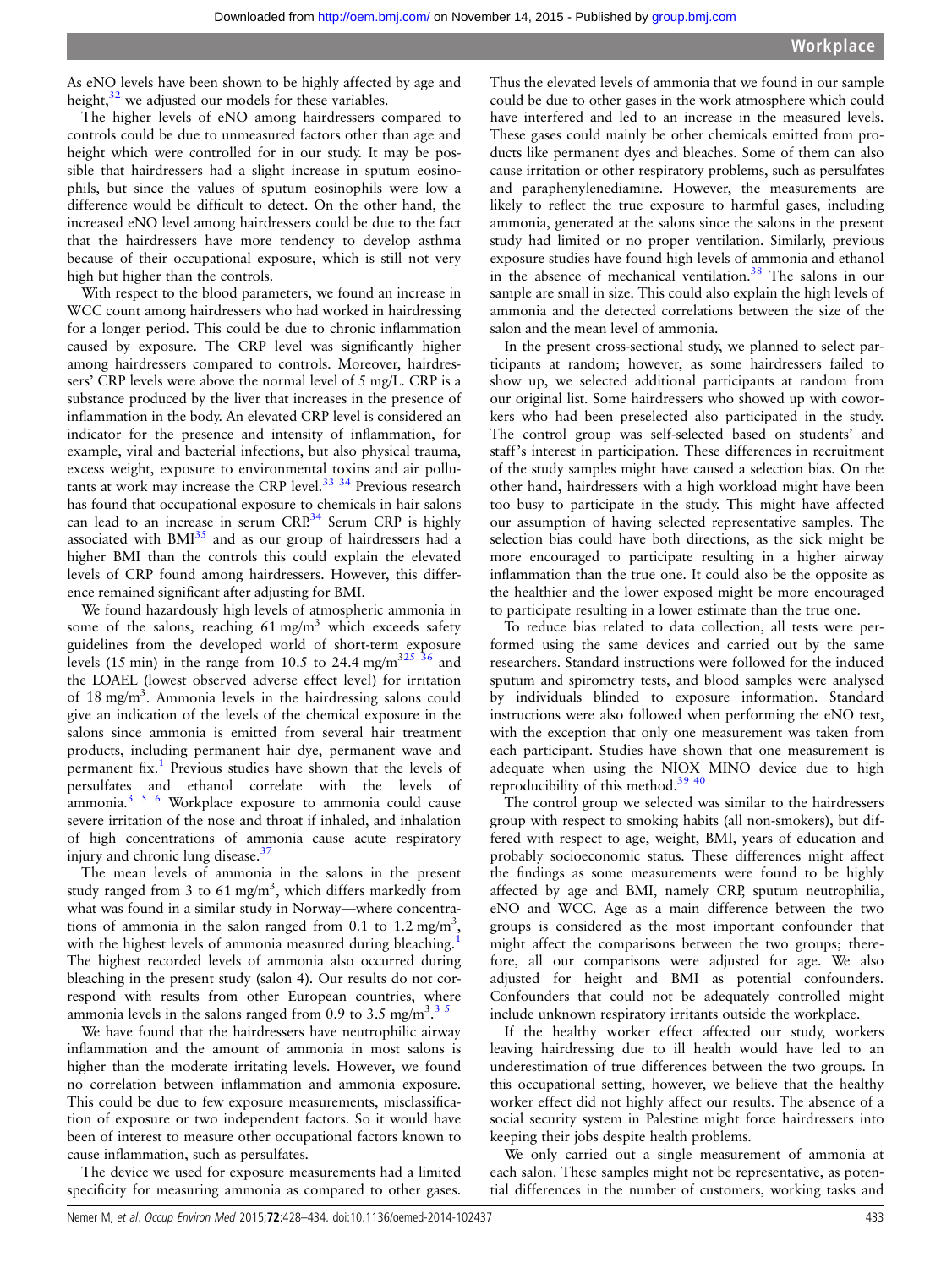<span id="page-6-0"></span>weather conditions could be present. This in combination with the small sample size could explain the lack of association between ammonia and outcomes. The internal comparisons results might be affected by reverse causation. If this was the case, hairdressers in greater health may have been more strongly encouraged to use chemicals without precautions and to perform the tasks that included more extensive use of dangerous chemicals, such as bleaching and colouring.

# **CONCLUSIONS**

To the best of our knowledge this is the first study of a group of hairdressers in an occupational setting which has investigated airway inflammation using sputum analysis together with exposure measurements in the salons. This study reveals that female hairdressers showed signs of neutrophilic airway inflammation, possibly caused by irritating chemical properties, and had elevated levels of CRP and eNO. The present hairdressers work in small places with limited ventilation and respiratory protective equipment, with exposure levels of ammonia even reaching hazardous levels of 61 mg/m<sup>3</sup>.

Internal comparison within the hairdressers group showed significantly lower level of lung function measurements and elevated level of WCC among the hairdressers with a greater number of working years.

#### Author affiliations <sup>1</sup>

<sup>1</sup>Occupational Epidemiology and Biological Research Lab, Department of Biology, Hebron University, Hebron, Palestine

<sup>2</sup>Section for Preventive Medicine and Epidemiology, Institute of Health and Society, University of Oslo, Oslo, Norway

<sup>3</sup>Institute of Clinical Medicine, Faculty of Medicine, University of Oslo, Oslo, Norway. 4 Department of Chemical and Biological Work Environment, National Institute of Occupational Health, Oslo, Norway

<sup>5</sup>Department of Occupational Medicine and Epidemiology, National Institute of Occupational Health, Oslo, Norway

<sup>6</sup>Department of Respiratory Medicine, Oslo University Hospital, Rikshospitalet, Oslo, Norway

Acknowledgements The authors would like to thank the financial support provided by the Norwegian State Education Loan Funds. We also thank NUFU for funding this study. Karina Corbett is gratefully acknowledged for linguistic support.

Contributors MN, MK, LIBS, BB, ØS and MS performed the data collection, the experiments and analysis. MN, LIBS, PK, BB, KN, EB, ØS JK and MS designed the study, interpreted the data and prepared the manuscript. All the authors have seen, reviewed and approved the final version

**Funding** This study was funded by NUFU Building Competence in Epidemiology in Palestine- Pro 50-2002 and supportive measures 2008–2009.

## Competing interests None.

#### Patient consent Obtained.

Ethics approval The study was approved by the Regional Committee for Research Ethics, Oslo, Norway (reference: 2012/344/REK).

Provenance and peer review Not commissioned; externally peer reviewed.

#### REFERENCES

- 1 Hollund BE, Moen BE. Chemical exposure in hairdresser salons: effect of local exhaust ventilation. [Ann Occup Hyg](http://dx.doi.org/10.1093/annhyg/42.4.277) 1998;42:277-82.
- 2 Labreche F, Forest J, Trottier M, et al. Characterization of chemical exposures in hairdressing salons. [Appl Occup Environ Hyg](http://dx.doi.org/10.1080/10473220390244667) 2003;18:1014-21.
- 3 Leino T, Kahkonen E, Saarinen L, et al. Working conditions and health in hairdressing salons. [Appl Occup Environ Hyg](http://dx.doi.org/10.1080/104732299303386) 1999;14:26-33.
- 4 Moscato G, Galdi E. Asthma and hairdressers. [Curr Opin Allergy Clin Immunol](http://dx.doi.org/10.1097/01.all.0000216850.72452.43) 2006;6:91–5.
- 5 Mounier-Geyssant E, Oury V, Mouchot L, et al. Exposure of hairdressing apprentices to airborne hazardous substances. [Environ Health](http://dx.doi.org/10.1186/1476-069X-5-23) 2006;5:23.
- 6 Oikawa D, Takeuchi W, Murata S, et al. Measurement of concentrations of thioglycolic acid, dithiodiglycolic acid and ammonia in indoor air of a beauty salon. [J Occup Health](http://dx.doi.org/10.1539/joh.12-0084-FS) 2012;54:370–5.
- 7 van Muiswinkel WJ, Kromhout H, Onos T, et al. Monitoring and modelling of exposure to ethanol in hairdressing salons. [Ann Occup Hyg](http://dx.doi.org/10.1093/annhyg/41.2.235) 1997;41:235-47.
- 8 Leino T, Tammilehto L, Hytönen M, et al. Occupational skin and respiratory diseases among hairdressers. [Scand J Work Environ Health](http://dx.doi.org/10.5271/sjweh.361) 1998;24:398-406.
- Moscato G, Pignatti P, Yacoub MR, et al. Occupational asthma and occupational rhinitis in hairdressers. [Chest](http://dx.doi.org/10.1378/chest.128.5.3590) 2005;128:3590-8.
- 10 Espuga M, Munoz X, Plana E, et al. Prevalence of possible occupational asthma in hairdressers working in hair salons for women. [Int Arch Allergy Immunol](http://dx.doi.org/10.1159/000321183) 2011;155:379–88.
- 11 Macchioni P, Kotopulos C, Talini D, et al. [Asthma in hairdressers: a report of 5 cases]. Med Lav 1999;90:776–85.
- Dweik RA, Boggs PB, Erzurum SC, et al.; American Thoracic Society Committee on Interpretation of Exhaled Nitric Oxide Levels (FENO) for Clinical Applications. An official ATS clinical practice guideline: interpretation of exhaled nitric oxide levels (FENO) for clinical applications. [Am J Respir Crit Care Med](http://dx.doi.org/10.1164/rccm.9120-11ST) 2011;184:602–15.
- 13 Demange V, Wild P, Zmirou-Navier D, et al. Associations of airway inflammation and responsiveness markers in non asthmatic subjects at start of apprenticeship. [BMC Pulm Med](http://dx.doi.org/10.1186/1471-2466-10-37) 2010;10:37.
- Fell AK, Noto H, Skogstad M, et al. A cross-shift study of lung function, exhaled nitric oxide and inflammatory markers in blood in Norwegian cement production workers. [Occup Environ Med](http://dx.doi.org/10.1136/oem.2010.057729) 2011;68:799-805.
- 15 Lund MB, Oksne PI, Hamre R, et al. Increased nitric oxide in exhaled air: an early marker of asthma in non-smoking aluminium potroom workers? [Occup Environ Med](http://dx.doi.org/10.1136/oem.57.4.274) 2000;57:274–8.
- 16 Remen T, Coevoet V, Acouetey DS, et al. Early incidence of occupational asthma among young bakers, pastry-makers and hairdressers: design of a retrospective cohort study. **[BMC Public Health](http://dx.doi.org/10.1186/1471-2458-10-206) 2010**;10:206.
- 17 Skoufi GI, Nena E, Kostikas K, et al. Work-related respiratory symptoms and airway disease in hairdressers. Int J Occup Environ Med 2013;4:53-60.
- 18 Tossa P, Paris C, Zmirou-Navier D, et al. Increase in exhaled nitric oxide is associated with bronchial hyperresponsiveness among apprentices. [Am J Respir Crit](http://dx.doi.org/10.1164/rccm.200903-0415OC) [Care Med](http://dx.doi.org/10.1164/rccm.200903-0415OC) 2010;182:738–44.
- 19 Nemer M, Kristensen P, Nijem K, et al. Respiratory function and chemical exposures among female hairdressers in Palestine. [Occup Med \(Lond\)](http://dx.doi.org/10.1093/occmed/kqs190) 2013;63:73–6.
- 20 Ferris BG. Epidemiology Standardization Project (American Thoracic Society). Am Rev Respir Dis 1978;118(6 Pt 2):1–120.
- 21 Miller MR, Hankinson J, Brusasco V, et al. Standardisation of spirometry. [Eur Respir](http://dx.doi.org/10.1183/09031936.05.00034805) [J](http://dx.doi.org/10.1183/09031936.05.00034805) 2005;26:319–38.
- 22 Sikkeland LI, Haug T, Stangeland AM, et al. Airway inflammation in paper mill workers. [J Occup Environ Med](http://dx.doi.org/10.1097/JOM.0b013e31814b2e87) 2007;49:1135–42.
- 23 Sikkeland LI, Lund MB, Kongerud J. Immunological analysis of induced sputum in work exposures. J Environ Immunol Toxicol 2014;2:79–85.
- 24 Iwatsubo Y, Matrat M, Brochard P, et al. Healthy worker effect and changes in respiratory symptoms and lung function in hairdressing apprentices. [Occup Environ](http://dx.doi.org/10.1136/oem.60.11.831) [Med](http://dx.doi.org/10.1136/oem.60.11.831) 2003;60:831–40.
- 25 ACGIH. TLVs and BEIs based on the documentation of the Threshold Limit Values for Chemical Substances and Physical Agents & Biological Exposure Indices. ACGIH worldwide. 2005:12.
- 26 Albin M, Rylander L, Mikoczy Z, et al. Incidence of asthma in female Swedish hairdressers. [Occup Environ Med](http://dx.doi.org/10.1136/oem.59.2.119) 2002;59:119-23.
- 27 Fell AK, Sikkeland LI, Svendsen MV, et al. Airway inflammation in cement production workers. [Occup Environ Med](http://dx.doi.org/10.1136/oem.2009.047852) 2010;67:395-400.
- 28 Heldal KK, Halstensen AS, Thorn J, et al. Airway inflammation in waste handlers exposed to bioaerosols assessed by induced sputum. [Eur Respir J](http://dx.doi.org/10.1183/09031936.03.00059702) 2003;21:641-5.
- 29 Sikkeland LI, Eduard W, Skogstad M, et al. Recovery from workplace-induced airway inflammation 1 year after cessation of exposure. [Occup Environ Med](http://dx.doi.org/10.1136/oemed-2011-100632) 2012;69:721-6.
- 30 Kips JC, Inman MD, Jayaram L, et al. The use of induced sputum in clinical trials. Eur Respir J Suppl 2002;37:47s–50.
- 31 Thomas RA, Green RH, Brightling CE, et al. The influence of age on induced sputum differential cell counts in normal subjects. Chest 2004;126:1811–14.
- 32 Olin AC, Rosengren A, Thelle DS, et al. Height, age, and atopy are associated with fraction of exhaled nitric oxide in a large adult general population sample. [Chest](http://dx.doi.org/10.1378/chest.130.5.1319) 2006;130:1319–25.
- 33 Li Y, Rittenhouse-Olson K, Scheider WL, et al. Effect of particulate matter air pollution on C-reactive protein: a review of epidemiologic studies. [Rev Environ](http://dx.doi.org/10.1515/reveh-2012-0012) [Health](http://dx.doi.org/10.1515/reveh-2012-0012) 2012;27:133–49.
- 34 Ma CM, Lin LY, Chen HW, et al. Volatile organic compounds exposure and cardiovascular effects in hair salons. [Occup Med \(Lond\)](http://dx.doi.org/10.1093/occmed/kqq128) 2010;60:624-30.
- 35 Kao TW, Lu IS, Liao KC, et al. Associations between body mass index and serum levels of C-reactive protein. S Afr Med J 2009;99:326–30.
- 36 Air-Liquide. Safety Data Sheet/Ammonia. 2005. [http://mfc.engr.arizona.edu/safety/](http://mfc.engr.arizona.edu/safety/MSDS%20FOLDER/Ammonia_MSDS.pdf) [MSDS%20FOLDER/Ammonia\\_MSDS.pdf](http://mfc.engr.arizona.edu/safety/MSDS%20FOLDER/Ammonia_MSDS.pdf)
- 37 Leduc D, Gris P, Lheureux P, et al. Acute and long term respiratory damage following inhalation of ammonia. [Thorax](http://dx.doi.org/10.1136/thx.47.9.755) 1992;47:755-7.
- 38 van der Wal JF, Hoogeveen AW, Moons AM, et al. Investigation on the exposure of hairdressers to chemical agents. *[Environ Int](http://dx.doi.org/10.1016/S0160-4120(97)00031-7)* 1997;23:433-9.
- 39 Chen W, Purohit A, Barnig C, et al. Niox and Niox Mino: comparison of exhaled NO in grass pollen allergic adult volunteers. [Allergy](http://dx.doi.org/10.1111/j.1398-9995.2007.01334.x) 2007;62:571-2.
- 40 Khalili B, Boggs PB, Bahna SL. Reliability of a new hand-held device for the measurement of exhaled nitric oxide. [Allergy](http://dx.doi.org/10.1111/j.1398-9995.2007.01475.x) 2007;62:1171–4.